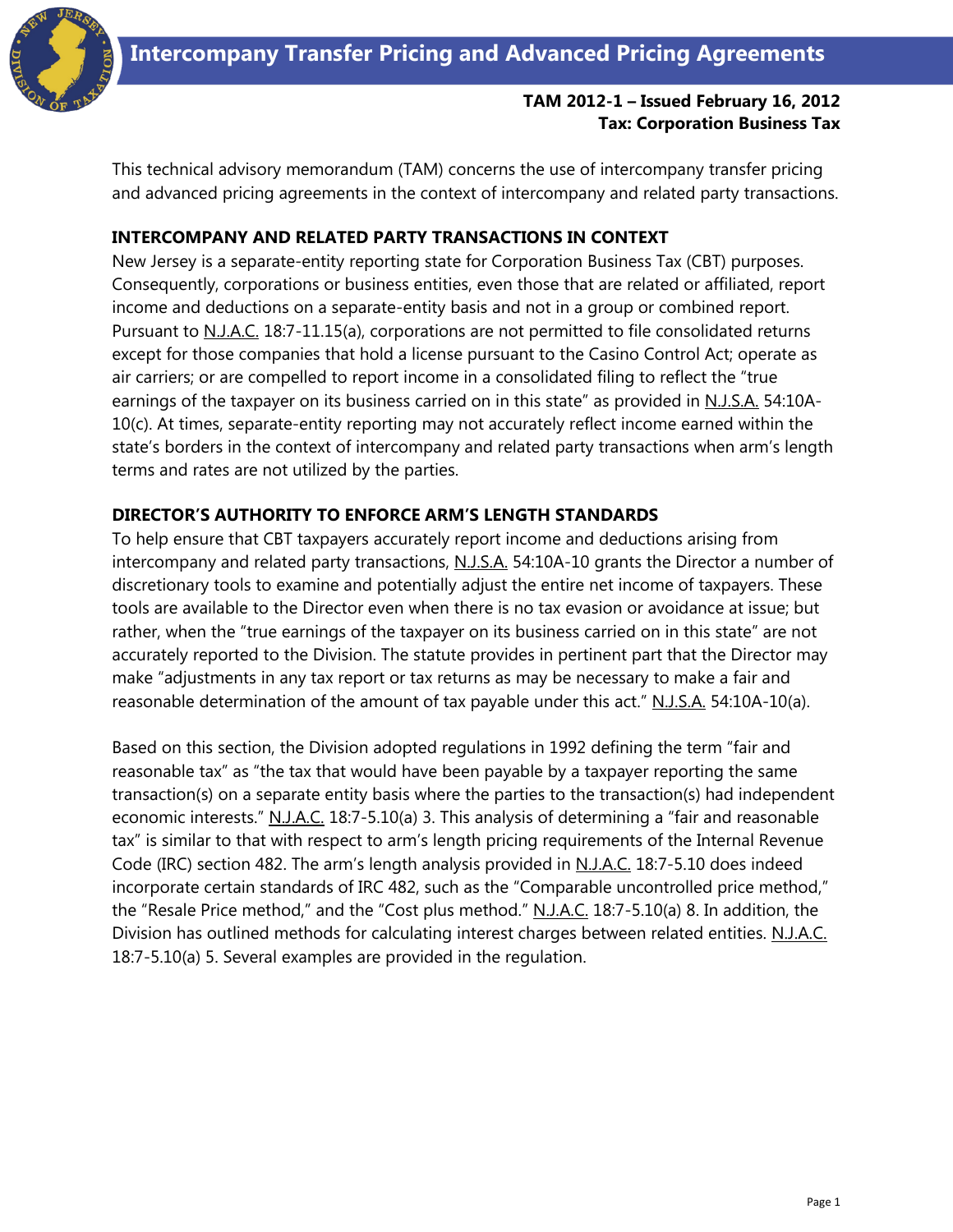### **ADVANCE PRICING AGREEMENTS**

Under IRC section 482, the Internal Revenue Service (IRS) has the authority to "distribute, apportion, or allocate gross income, deductions, credits, or allowances" between businesses and organizations that are "owned or controlled directly or indirectly by the same interests." In order to reduce administrative burdens and help provide some level of certainty to taxpayers, the IRS has an advance pricing agreement program. This is a voluntary process whereby the IRS and taxpayers may resolve transfer pricing issues under section 482 of the IRC in a cooperative manner on a prospective basis. An "Advance Pricing Agreement" (APA) is defined in the IRS "APA Study Guide" as "an agreement between the Service and a taxpayer on transfer pricing methods to allocate income between related parties under Internal Revenue Code (IRC) section 482 and the associated regulations." Revenue Procedure 2006-9 as modified by Revenue Procedure 2008-31 sets forth the current procedures for negotiating and administering APAs.

# **ADVANCE PRICING AGREEMENTS ACCEPTED AS PROPER DOCUMENTATION**

As part of an arm's length analysis in determining a "fair and reasonable tax," the Division has the authority to request information and documentation supporting the reported transactions at issue. As provided in the pertinent regulation:

The Director may require any person or corporation to submit whatever information under oath or affirmation, or to permit whatever examination of its books, papers and documents, as may be necessary to enable him or her to determine the existence, nature or extent of an agreement, understanding or arrangement to which this section relates, whether or not the person or corporation is subject to the tax imposed by the Act.

The information required by the Director may include an APA with the IRS or other competent authority, and any transfer pricing studies performed by independent parties and used as a basis for the APA. Since many IRC section 482 standards are incorporated into the Division's arm's length analysis as provided in N.J.A.C. 18:7-5.10, the Division will accept an APA or third-party pricing study between a taxpayer and the Internal Revenue Service as proper documentation and evidence in the evaluation of intercompany transfer pricing and the determination of a "fair and reasonable tax."

## **APPLICATION OF ADVANCE PRICING AGREEMENTS IN AN ARM'S-LENGTH ANALYSIS**

In most cases, when arriving at a "fair and reasonable tax," the Division will use IRC 482 standards in auditing and adjusting items above line 28 of Schedule A of the CBT return. If a taxpayer can demonstrate that it has met the standards of IRC 482, no adjustments are likely to be made above Line 28 of Schedule A. Consequently, in most circumstances, APAs and their content, including pricing methodologies, economic assumptions and analysis and market valuations, will be respected by the Division. However, pursuant to N.J.S.A. 54:10A-10 and N.J.A.C. 18:7-5.10, the Director has the authority to examine these agreements and challenge their underlying assumptions and interpretations in determining a taxpayer's entire net income if the "true earnings of the taxpayer on its business carried on in this state" are not reflected by the terms of the APA or advance pricing study at issue.

The Division intends to codify the contents of this TAM in a regulation, pursuant to the Administrative Procedure Act, N.J.S.A.52:14B-1 et seq.